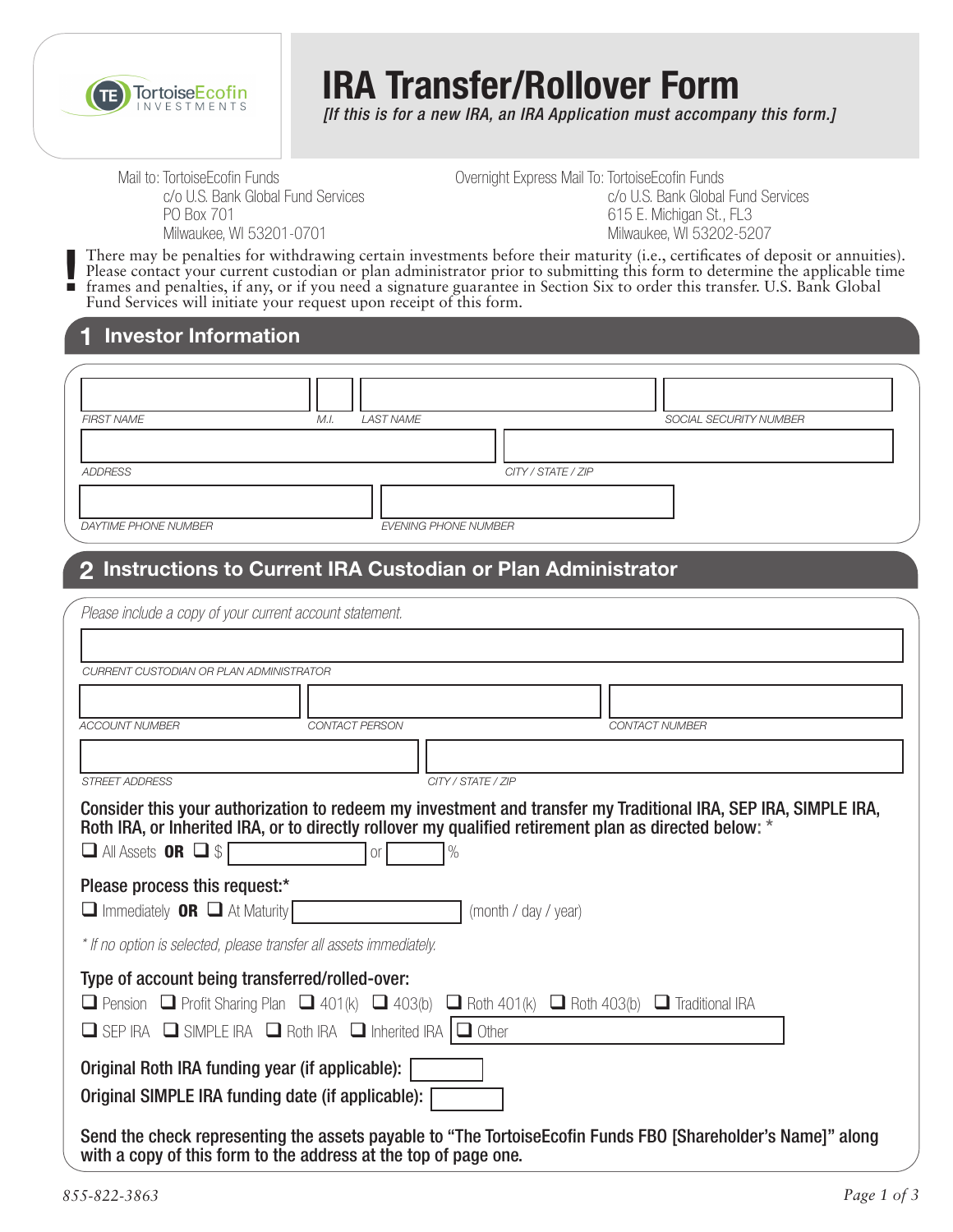# **3 Investment Selection**

A TortoiseEcofin Funds IRA Application must be completed to process this transfer if a new account is being established. The Fund(s) and the allocation(s) specified on the application will be used if they are different from those indicated below.

|                                                                       |      | <b>NEW</b> |          | EXISTING ACCOUNT # (IF APPLICABLE) | <b>AMOUNT</b> |           | % |
|-----------------------------------------------------------------------|------|------------|----------|------------------------------------|---------------|-----------|---|
| Tortoise MLP & Pipeline<br>C Class                                    | 1190 |            | U        |                                    |               | <b>OR</b> |   |
| Tortoise MLP & Pipeline<br><b>Institutional Class</b>                 | 1191 |            | ⊔        |                                    |               | <b>OR</b> |   |
| Tortoise MLP & Pipeline<br>A Class                                    | 1192 |            | ⊔        |                                    |               | <b>OR</b> |   |
| Tortoise MLP & Energy Income<br>Fund - A Class                        | 5456 |            |          |                                    |               | <b>OR</b> |   |
| Tortoise MLP & Energy Income<br>Fund - C Class                        | 5457 |            | ப        |                                    |               | <b>OR</b> |   |
| Tortoise MLP & Energy Income<br>Fund - I Class                        | 5458 | ⊔          | $\sqcup$ |                                    |               | <b>OR</b> |   |
| Ecofin Global Renewables Infrastructure<br>Fund - Institutional Class | 5573 | $\Box$     | ⊔        |                                    |               | <b>OR</b> |   |
| Ecofin Global Renewables Infrastructure<br>Fund - A Class             | 5574 | ❏          |          |                                    |               | <b>OR</b> |   |
| Ecofin Global Energy Transition<br>Fund - Institutional Class         | 5678 | $\Box$     | $\sqcup$ |                                    |               | <b>OR</b> |   |
| Ecofin Global Energy Transition<br>Fund - A Class                     | 5679 |            | $\Box$   |                                    |               | <b>OR</b> |   |
| $\Box$ Ecofin Sustainable Water Fund<br>A Class                       | 5732 | $\Box$     | ❏        |                                    |               | <b>OR</b> |   |
| Ecofin Sustainable Water Fund<br><b>Institutional Class</b>           | 5733 |            |          |                                    |               | <b>OR</b> |   |
|                                                                       |      |            |          |                                    |               |           |   |

## **4 Required Minimum Distribution (RMD) Age Information**

#### **Check one of the following:**

 $\Box$  I am under the RMD age and do not turn the RMD age at anytime during this calendar year.

#### OR

 I am the RMD age or older and understand that no part of my required minimum distribution is eligible for transfer or rollover. I further understand that there may be significant tax penalties if a transfer or rollover of my required distribution occurs.

# **5 Conversion of Traditional IRA to Roth IRA - Optional**

I am converting assets from a Traditional IRA to a Roth IRA. Upon receiving the assets from my current Custodian, I instruct the Fund's transfer agent to invest the proceeds into a new or existing Roth IRA, as indicated in Section Two. I understand this may be a taxable event. By signing below I agree that I am solely responsible for all tax consequences of this conversion.

*OWNER'S SIGNATURE\* DATE (MM/DD/YYYY)*

*\*The Fund's Transfer Agent cannot process the conversion without a signature above.*